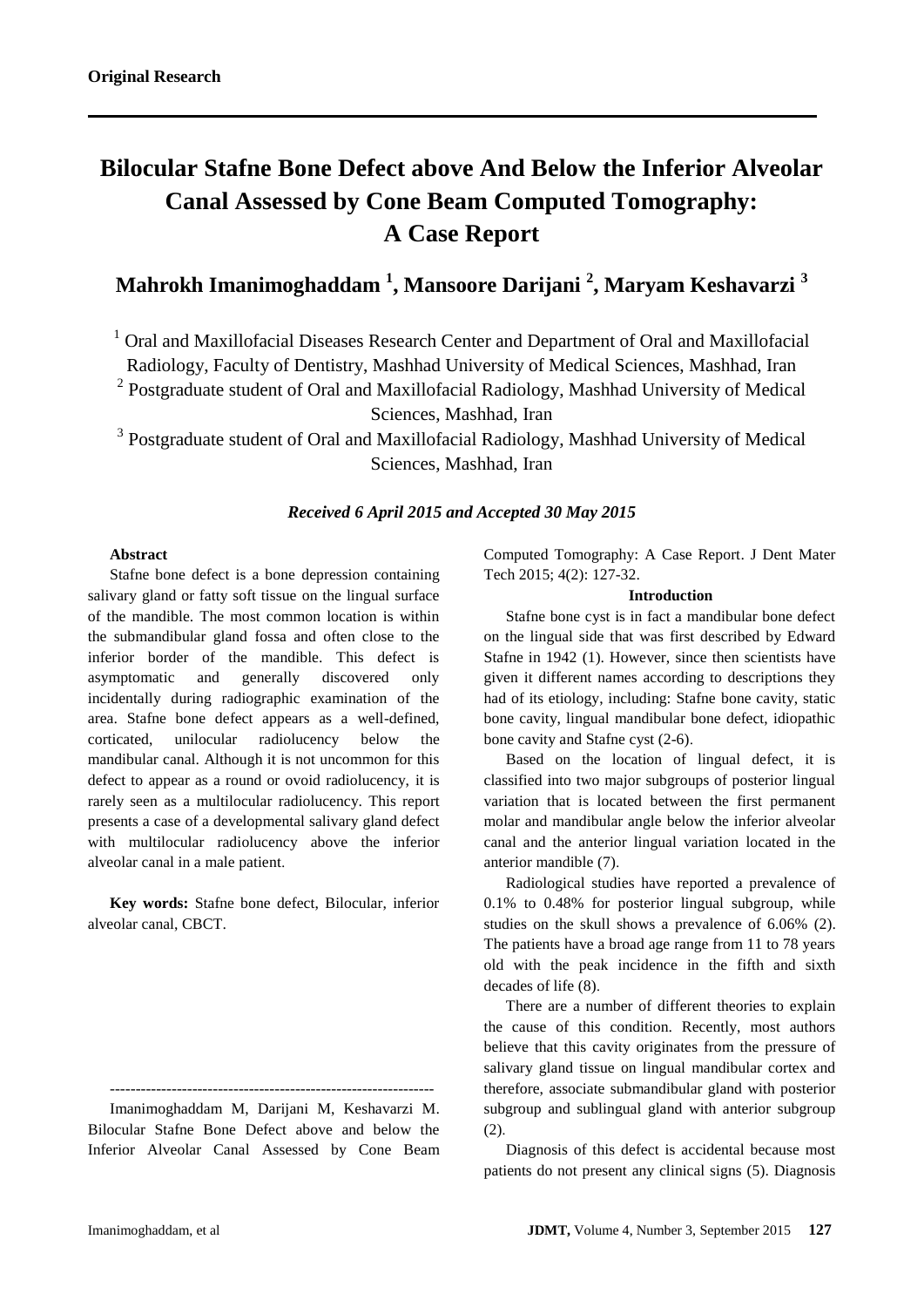is quite possible as long as the Stafne cyst shows normal features and location in panoramic radiographs. However, when the position of the cavity is unusual, complementary diagnostic techniques such as CT scan, CT scan with sialography, and ultimately exploratory surgery and biopsy should be employed. MRI can also be useful when exploration of inner cavity tissue is needed (9).

#### **Case report**

A 48-year-old man was admitted to the Radiology Department of Mashhad School of Dentistry for taking radiographs for a routine dental examination. The patient had no particular history of any diseases. Extra oral examination showed no facial asymmetry. Intraoral examination showed no particular problem and mucosa was completely normal. The patient's condition was satisfactory in terms of dental caries and periodontal

status. Panoramic x-ray revealed a bi-locular radiolucency with clear sclerotic boundary, above and below the inferior alveolar canal in the right mandibular body at the root of the second molar (Fig. 1). Interestingly, the second molar had undergone root canal therapy and had extensive caries.

Because of the unusual shape of the lesion, CBCT was performed for a more precise examination of the lesion. In CBCT images, there was an obvious defect on the lingual side of the mandibular body above the canal (Fig. 2).

A bilocular Stefne bone cyst above the canal was diagnosed based on panoramic and CBCT images and lack of any particular clinical signs. The patient was advised to return in 6 months in order to measure the size of the radiographic defect (Fig 3).The size and shape of defect had remained unchanged after ten months.



**Figure 1.** Panoramic x-ray reveals a bilocular radiolucency with clear sclerotic boundary, above and below the inferior alveolar canal at the root of the second molar in the right mandibular body.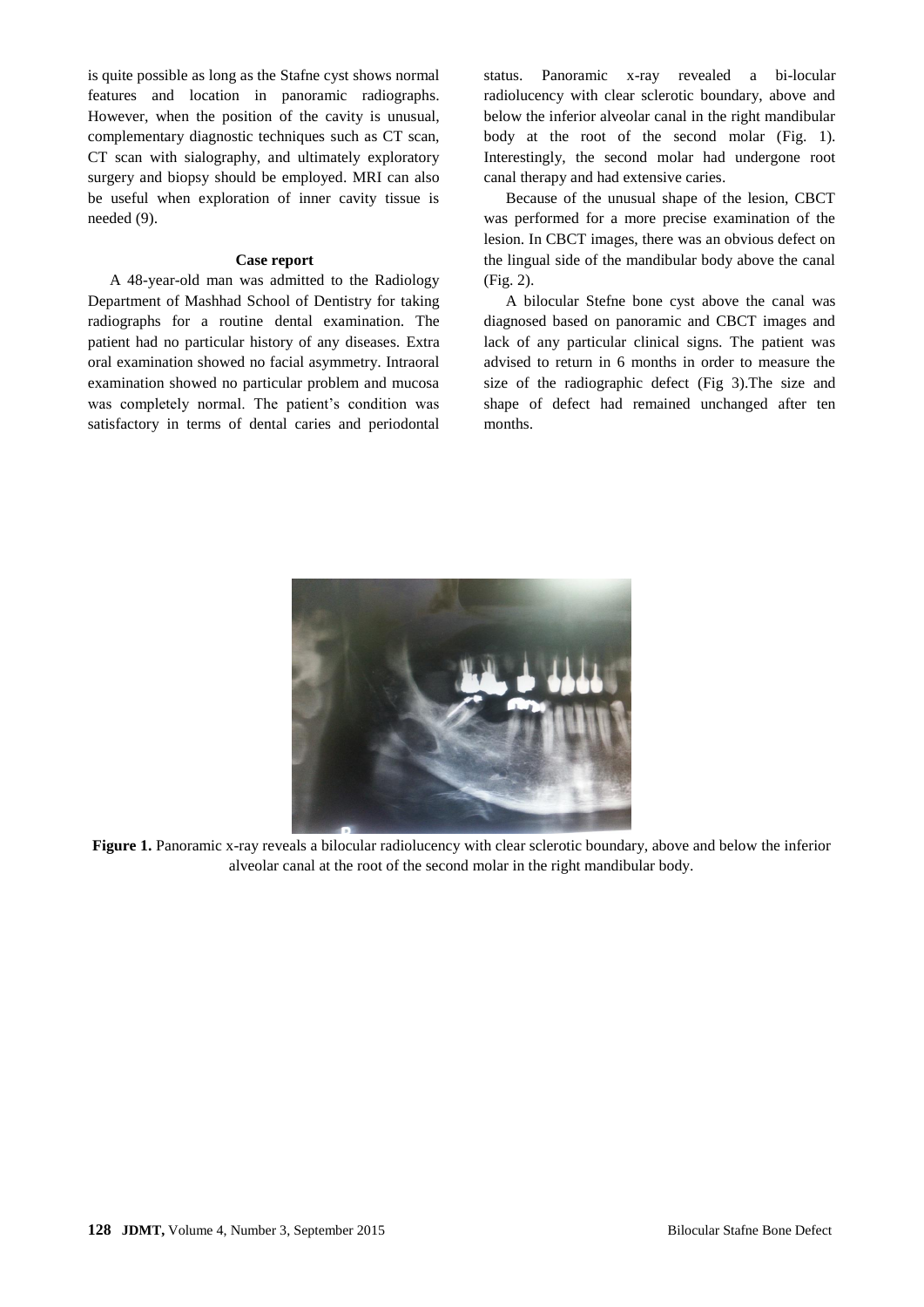

Figure 2. Stafne bone cyst above the inferior alveolar canal



**Figure 3.** Panoramic radiograph ten months later.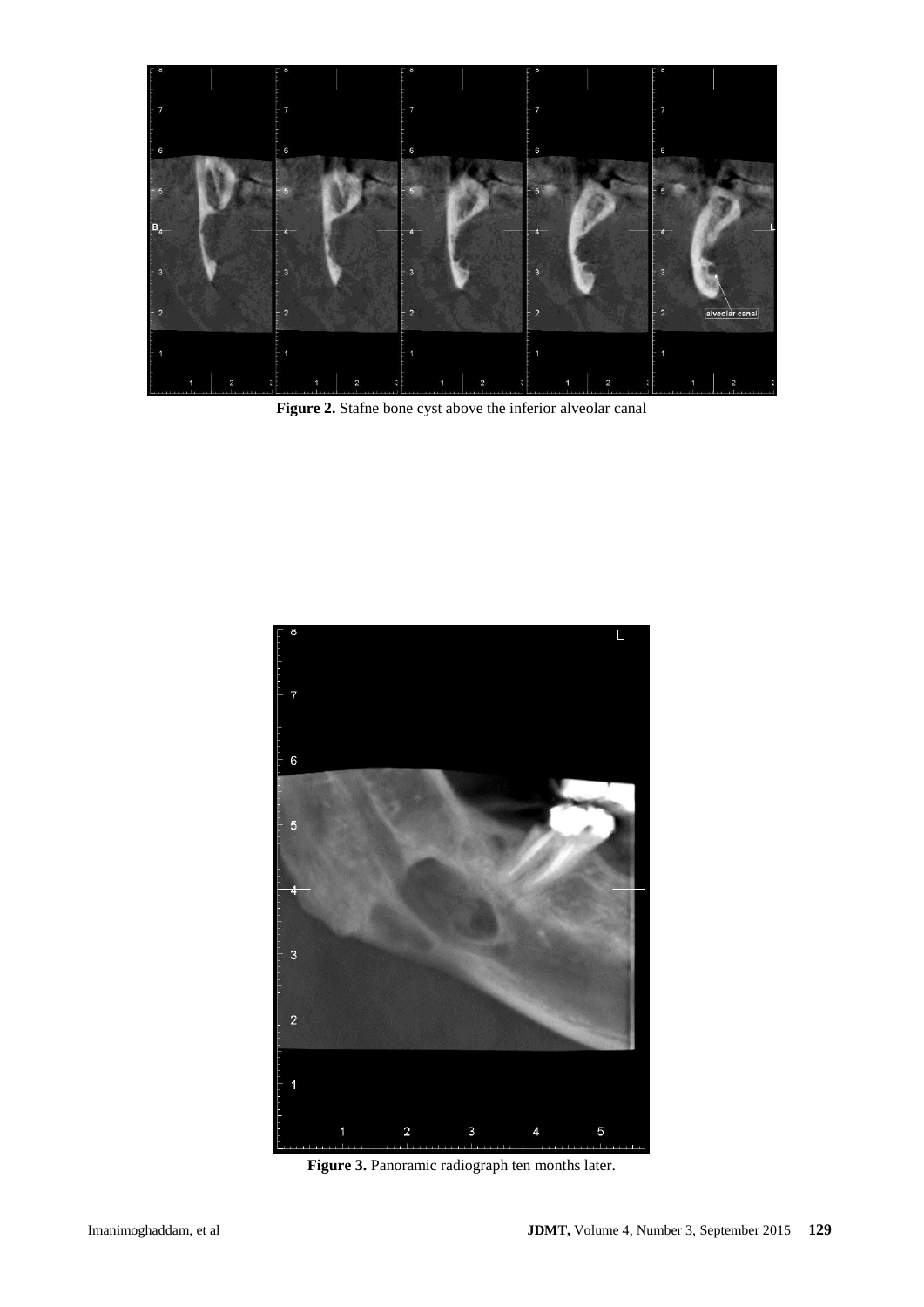#### **Discussion**

Stafne bone cyst is normally asymptomatic and nonpalpable, and is usually detected in routine radiographic examinations (3). The age range is quite broad, and it occurs in men 6 times more than in women (8). The presented case was a 48-year-old man. Many case reports have revealed the presence of glandular tissue in Stafne bone defects. However, other tissues are also found in these defects, including pleomorphic adenoma, muscle, lymphoid tissue, adipose tissue, blood vessels, and fibrous connective tissues (8,10-12).

On panoramic radiograph the defect appears as a circular or ovoid well-defined radiolucency with sclerotic boundaries that ranges in diameter from 1 to 3 cm located between lower first molar and mandibular angle below the inferior alveolar canal (2,13). Although the multilocular variation is rare, (8,14,15) a bilocular radiolucency with a clear sclerotic boundary is evident in panoramic image of the present cyst; a rarely seen view of Stafne bone cyst.

Characteristically, this defect is situated just above or at the inferior border of the mandible, and always below the inferior alveolar canal (14). In the panoramic image of the present case, the defect appears as a double-lobule lesion with defined sclerotic boundary above the inferior mandible border and it seems the lesion is located within the canal.

Although panoramic radiographs are usually adequate for detecting the presence and size of Stafne bone cysts in the posterior region (3), for a more precise examination of unusual double-sided lesions of the anterior and for multilocular Stafne defects like the present cyst, more advanced imaging techniques are required (16,17).

Furthermore, in some cases, exposure or positioning errors leads to changes in shape and density of lesions in panoramic images, which affects proper interpretation. This can be another reason for prescribing complementary radiography (18,19).

CT and MRI are now the preferred techniques since axial radiographic sections are crucial for a definitive diagnosis and demonstration of the size and extension of the lesion. (20). Although MRI is superior to CT as patients are not exposed to ionizing radiation, its use is not as common due to increased cost and the presence of metallic artifacts (21) .

Compared to conventional CT, CBCT is a high resolution, low radiation technique that provides accurate data on the shape and size of Stafne bone defect. (22,23) However, it cannot provide any information about soft tissue or contents of the cavity (24). For a more accurate examination of lesion, we used CBCT images in which the lesion appeared as a bilocular defect with irregular walls above the canal.

In the present study, depth, width and length of concavity were 4.16, 14.95 and 15.37 mm, respectively, which are similar to the values from previous studies (7.9-16.3mm) (9).

Given the dimensions of the cavity and relationship with buccal cortex, this bone concavity is divided into three groups: 1. concave base does not reach the buccal plate, 2. concave base reaches the buccal plate, and 3. concave base is identified by distension of the buccal cortical plate (25). In our patient, CBCT findings indicate a type 1 relationship to the buccal cortex.

Sialography has also been recommended for detection of salivary gland tissue in this bone defect, but this technique is difficult to perform and may cause discomfort for the patient (26).

Since Stafne bone defect is in fact an anatomic variation, no surgery is required (8). This defect should be managed conservatively and with radiological follow-up, any changes in size or shape of the lesion need to be detected (20).

Considering the shape and size of the present defect in panoramic and CBCT images, no biopsy or surgery was indicated. The size and shape of the defect had remained unchanged in ten-month follow-up.

#### **References**

- 1. Stafne EC. Bone cavities situated near the angle of the mandibular- J Am Dent Ass 1942; 29:1969-72.
- 2. Philipsen HP, Takata T, Reichart PA, Sato S, Suei Y. Lingual and buccal mandibular bone depressions: a review based on 583 cases from a world-wide literature survey, including 69 new cases from Japan. Dentomaxillofac Radiol 2002;31:281-90.
- 3. White SC, Pharoah MJ. Oral Radiology; principles and Interpretation. 6th ed. St. Louis: Mosby Inc; 2009. P. 574.
- 4. Nah KS, Jung YH, Cho BH. Unusual Stafne bone cavity mimicking infected cyst or neural origin tumor. Korean J Oral Maxillofac Radiol 2007; 37:221-3.
- 5. Shimizu M, Osa N, Okamura K, Yoshiura K. CT analysis of the Stafne's bone defects of the mandible. Dentomaxillofac Radiol 2006;35:95-102.
- 6. Minowa K, Inoue N, Sawamura T, Matsuda A, Totsuka Y, Nakamura M. Evaluation of static bone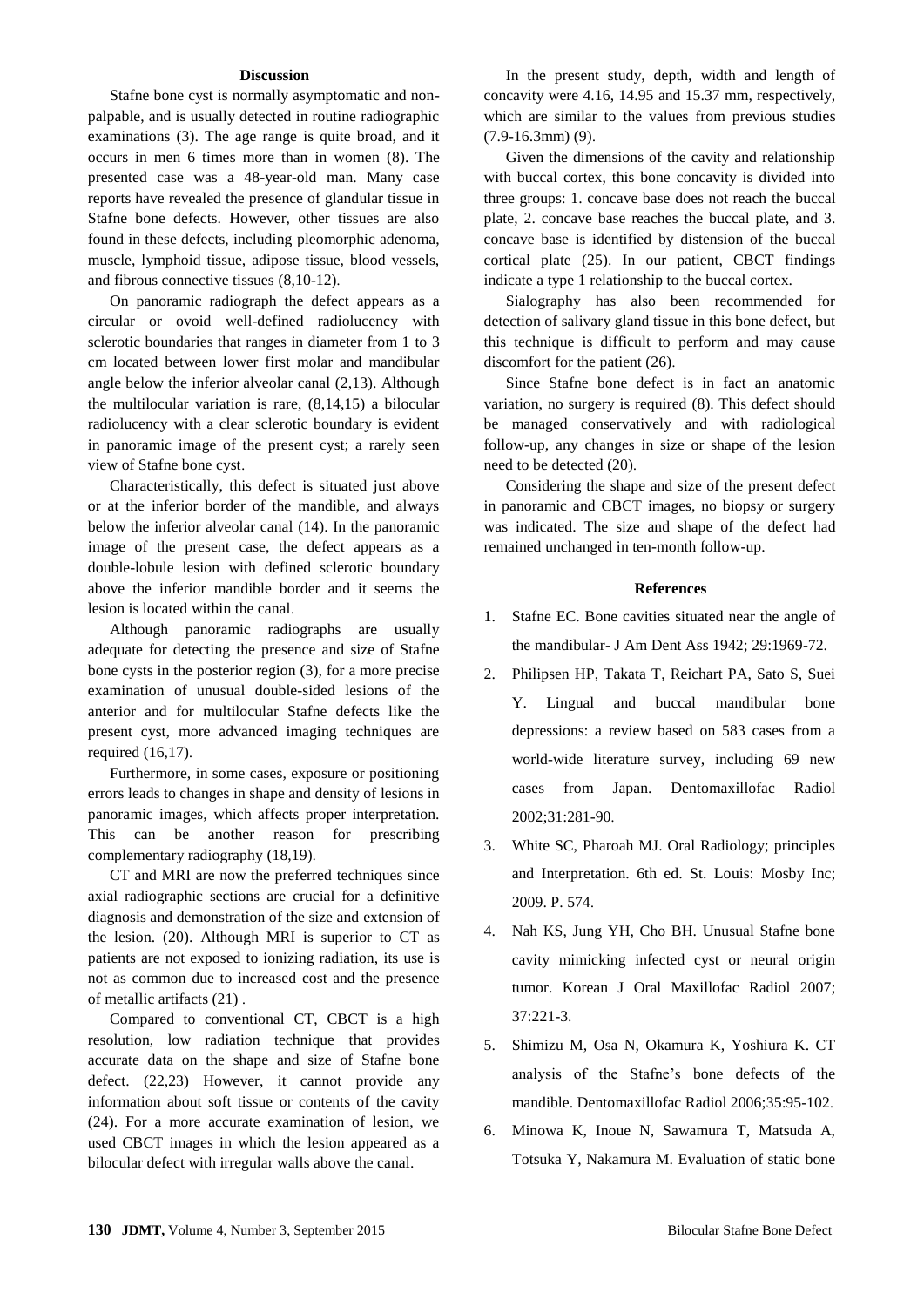cavities with CT and MRI. Dentomaxillofac Radiol 2003;32:2-7.

- 7. Koenig L, editor. Diagnostic imaging. Oral and Maxillofacial. 1st ed Amirsys Publishing Inc, Salt Lake City, Utah; 2012.
- 8. Etöz M, Etöz OA, Sahman H, Sekerci AE, Polat HB. An unusual case of multilocular Stafne bone cavity. Dentomaxillofac Radiol 2012;41:75-8.
- 9. Quesada-Gomez C, Valmaseda-Castellon E, Berini-Aytes L, Gay-Escoda C. Stafne bone cavity: a retrospective study of 11 cases. Med Oral Patol Oral Cir Bucal 2006;11(3):277-80.
- 10. Sisman Y, Miloglu O, Sekerci AE, Yilmaz AB, Demirtas O, Tokmak TT. Radiographic evaluation on prevalence of Stafne bone defect: A study from two centres in Turkey. Dentomaxillofac Radiol 2012;41:152-8.
- 11. Aguiar LB, Neves FS, Bastos LC, Crusoé-Rebello I, Ambrosano GM, Campos PS. Multiple stafne bone defects: A rare entity. ISRN Dent 2011; 2011:792145.
- 12. Bereket MC, Senel E, Sener I. A rare case of stafne bone cavity including adipose tissue (in Turkish). Cumhuriyet Dent J 2012;15:249-54.
- 13. Kim HK, Kim JS, Kim JD. Developmental salivary gland defect Literatures review and case analysis of 12 cases. Korean J Oral Maxillofac Radiol 2006; 36:81-8.
- 14. Kim J. Multilocular developmental salivary gland defect. J Imaging Science in Dentistry 2012;42: 261-3.
- 15. Boffano P, Gallesio C, Daniele D, Rocca F. An unusal trilobite stafne bone cavity. J Surg Radiol Anat 2013;35:351-3.
- 16. Sekerci AE, Sisman Y. Bilateral anterior Stafne bone defect mimicking radicular cyst: Report of a

rare case with a review of the literature. Oral Radiol 2014;30:115-22.

- 17. Ertas ET, Atıcı MY, Kalabalık F, Ince O. An unusual case of double idiopathic ramus-related Stafne bone cavity. Oral Radiol 2013;29:193-7.
- 18. Aydin U, Oguz Y. Stafne bone cavity incidentally "twice" diagnosed on panoramic radiographs. J oral and Maxillofacial Radiology 2014;1(2):26-9.
- 19. Pfeiffer P, Bewersdorf S, Schmage P. The effect of changes in head position on enlargement of structures during panoramic radiography. Int J Oral Maxillofac Implants 2012;27:55-63.
- 20. Minowa K, Inoue N, Sawamura T, Matsuda A, Totsuka Y, Nakamura M. Evaluation of static bone cavities with CT and MRI. Dentomaxillofac Radiol 2003;32:2-7.
- 21. Segev Y, Puterman M, Bodner L. Stafne bone cavity - Magnetic resonance imaging. Med Oral Patol Oral Cir Bucal 2006;11:345-7.
- 22. Münevveroğlu AP, Aydın KC. Stafne Bone Defect: Report of Two Cases. Case Rep Dent 2012; 654839.
- 23. Kopp S, Ihde S, Bienengraber V. Differential diagnosis of stafne idiopathic bone cyst with digital volume tomography (DVT). J Maxillofac Oral Surg 2010;9:80-1.
- 24. Whaites E, Drage N. Essentials of dental radiography and radiology. 5th ed. China: Churchill Livingstone (Elsevier); 2013.
- 25. Ariji E, Fujiwara N, Tabata O, Nakayama E, Kanda S, Shiratsuchi Y, et al. Stafne's bone cavity. Classification based on outline and content determined by computed tomography.Oral Surg Oral Med Oral Pathol 1993;76(3):375-80.
- 26. Li B, Long X, Cheng Y, Wang S. Cone beam CT sialography of Stafne bone cavity. Dentomaxillofac Radiol 2011;40:519-23.